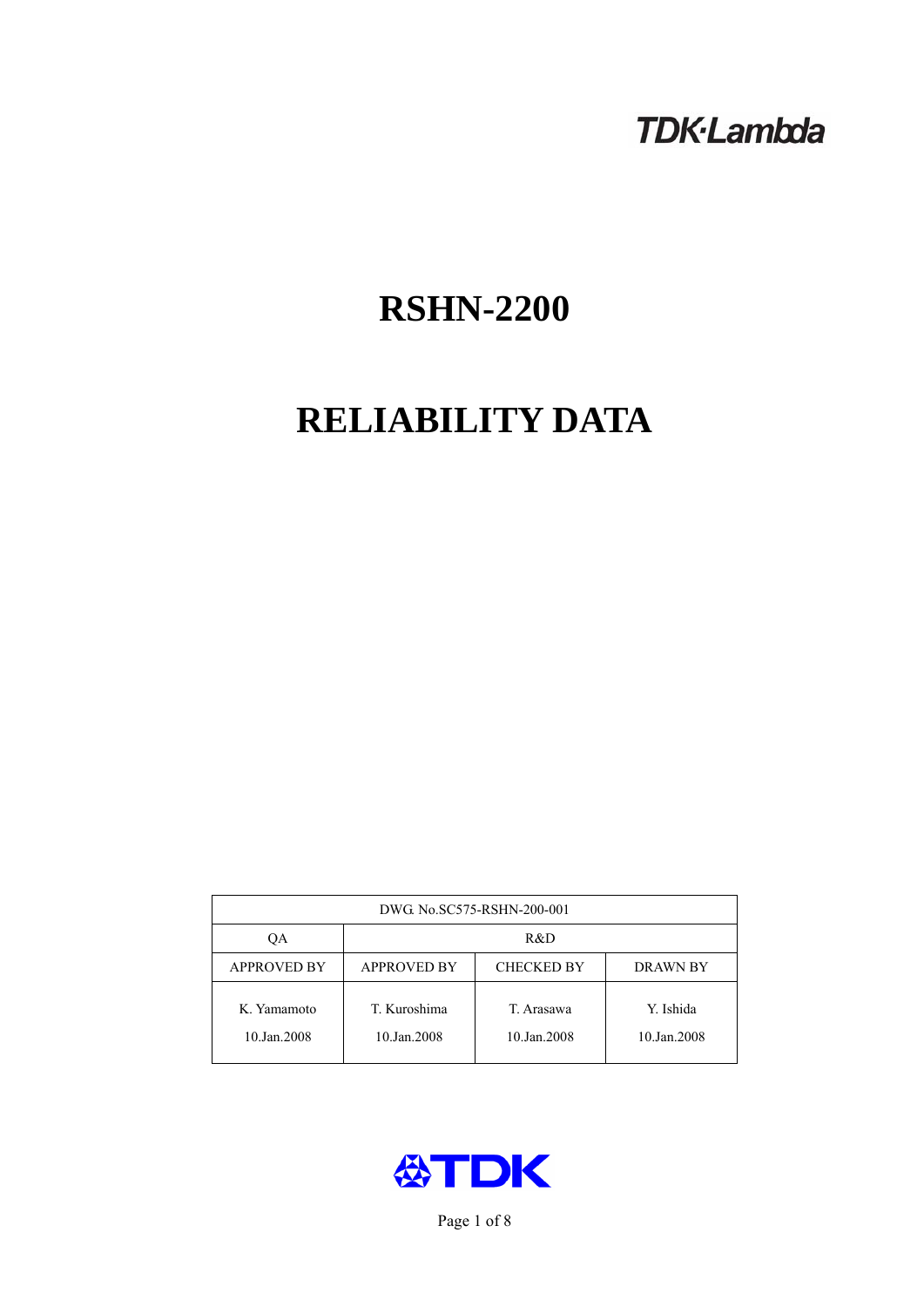# **RSHN-2200**

# **I N D E X**

|                                     | Page   |
|-------------------------------------|--------|
| 1. Calculated Values of MTBF        | Page-3 |
| 2. Vibration Test                   | Page-4 |
| 3. Heat Cycle Test                  | Page-5 |
| 4. Humidity Test                    | Page-6 |
| 5. High Temperature Resistance Test | Page-7 |
| 6. Low Temperature Storage Test     | Page-8 |

The following data are typical values. As all units have nearly the same characteristics, the data to be considered as ability values.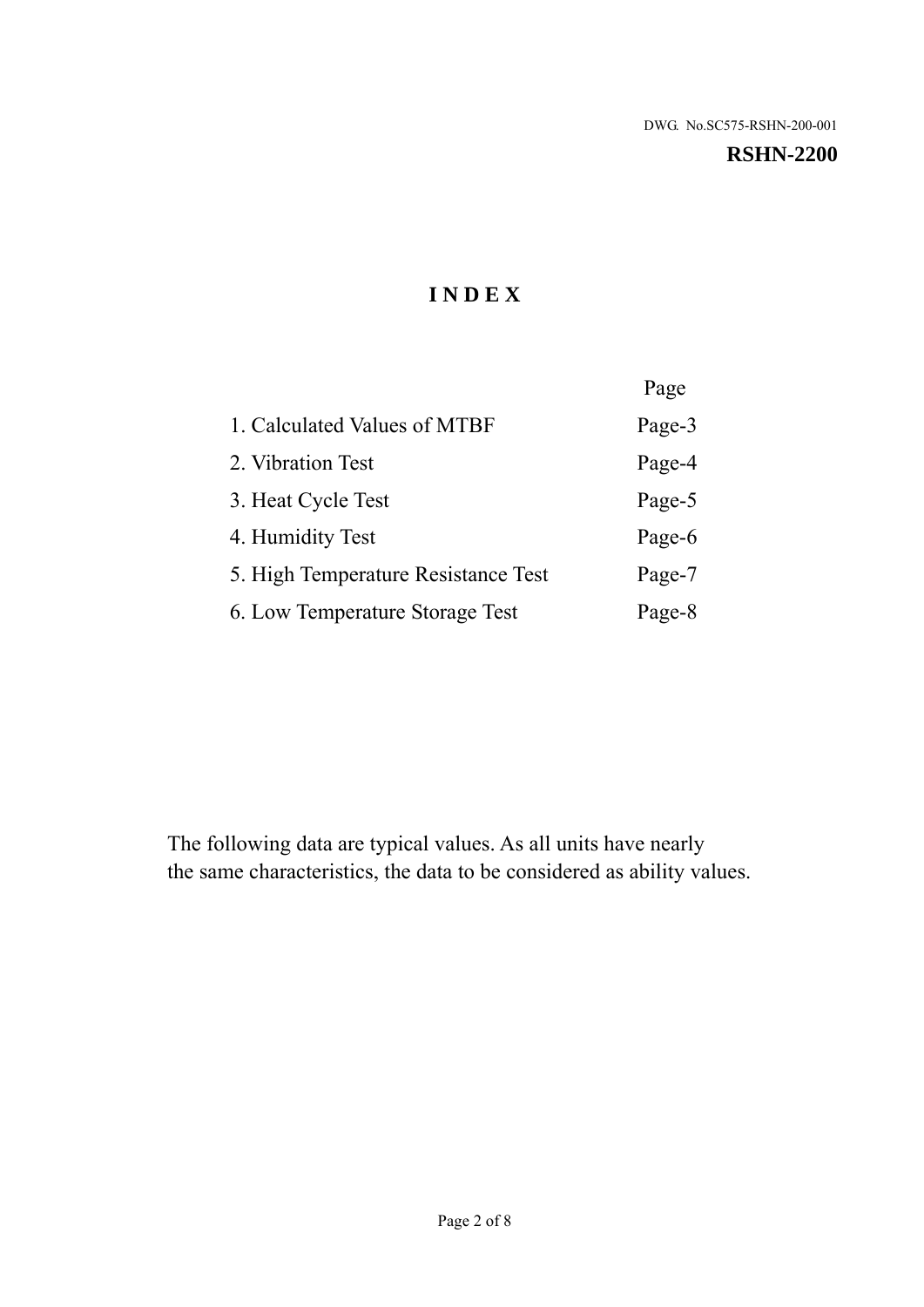#### **RSHN-2200**

1. Calculated values of MTBF

MODEL : RSHN-2200

(1) Calculating Method

 Calculated based on parts stress reliability projection of MIL-HDBK-217F NOTICE2.

Individual failure rates  $\lambda$  G is given to each part and MTBF is calculated by the count of each part.

$$
MTBF = \frac{1}{\lambda_{\text{equip}}} = \frac{1}{\sum_{i=1}^{n} N_i (\lambda_G \pi_Q)_i} \times 10^6 \text{ (hours)}
$$

| $\lambda$ equip | : Total equipment failure rate (Failure $/ 10^6$ Hours)                   |
|-----------------|---------------------------------------------------------------------------|
| $\lambda$ G     | : Generic failure rate for the $\hbar$ generic part                       |
|                 | (Failure/ $10^6$ Hours)                                                   |
| Ni              | : Quantity of <i>i</i> th generic part                                    |
| N               | : Number of different generic part categories                             |
| $\pi$ Q         | : Generic quality factor for the <i>i</i> th generic part ( $\pi Q = 1$ ) |

- (2) MTBF Values
	- GF : Ground, Fixed

 $MTBF = 3,790,176$  (Hours)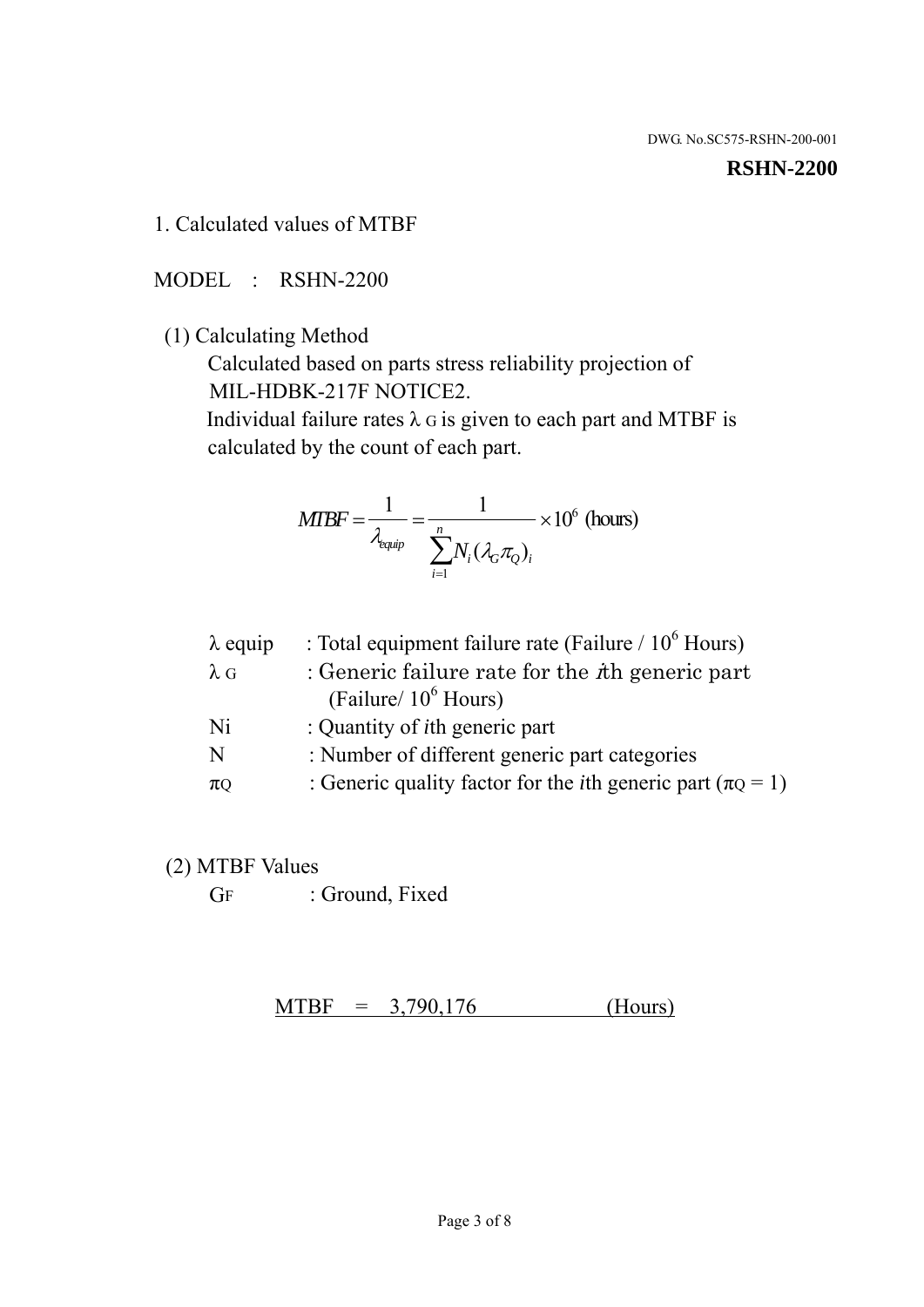#### **RSHN-2200**

2. Vibration Test

## MODEL : RSHN-2200 (Representation Product : RTHN-5150)

- (1) Vibration Test Class Frequency Variable Endurance Test
- (2) Equipment Used Controller VS-1000-6, Vibrator 905-FN ( IMV CORP.)
- (3) The Number of D.U.T. (Device Under Test) 2 units
- (4) Test Condition
	- · Frequency : 10~55Hz
	- · Amplitude : 0.7mm, Sweep for 1 min.
	- · Dimension and times : X, Y and Z directions for 0.5 hours each.

# (5) Test Method

Fix the D.U.T. on the fitting-stage

# (6) Test Results

PASS

#### Typical Sample Data

| Check item                         | Spec.                           |                   | <b>Before Test</b>  | After Test          |
|------------------------------------|---------------------------------|-------------------|---------------------|---------------------|
|                                    | Differential Mode: 25dBmin.     | $0.2$ MHz         | 75.15               | 75.10               |
|                                    |                                 | 30 MHz            | 56.05               | 56.05               |
| Attenuation (dB)                   | Common Mode: 25dBmin.           | $0.1$ MHz         | 32.80               | 32.80               |
|                                    |                                 | 10 MHz            | 38.70               | 38.20               |
| Leakage Current (mA)               | 5mA max.(500V, 60Hz)            | Line1             | 2.68                | 2.67                |
|                                    |                                 | Line <sub>2</sub> | 2.68                | 2.67                |
|                                    |                                 | Line3             | 2.69                | 2.68                |
| DC Resistance $(m\Omega)$          | 6m $\Omega$ max.                |                   | 2.54                | 2.54                |
| <b>Test Voltage</b>                | $L-L: 2192Vdc$ 60s.             |                   | OK                  | OK                  |
|                                    | $L-E$ : 2500Vac 60s.            |                   |                     |                     |
| Isolation Resistance ( $M\Omega$ ) | $100M \Omega$ min. (500Vdc 60s) |                   | $1.0 \times 10^{7}$ | $1.0 \times 10^{7}$ |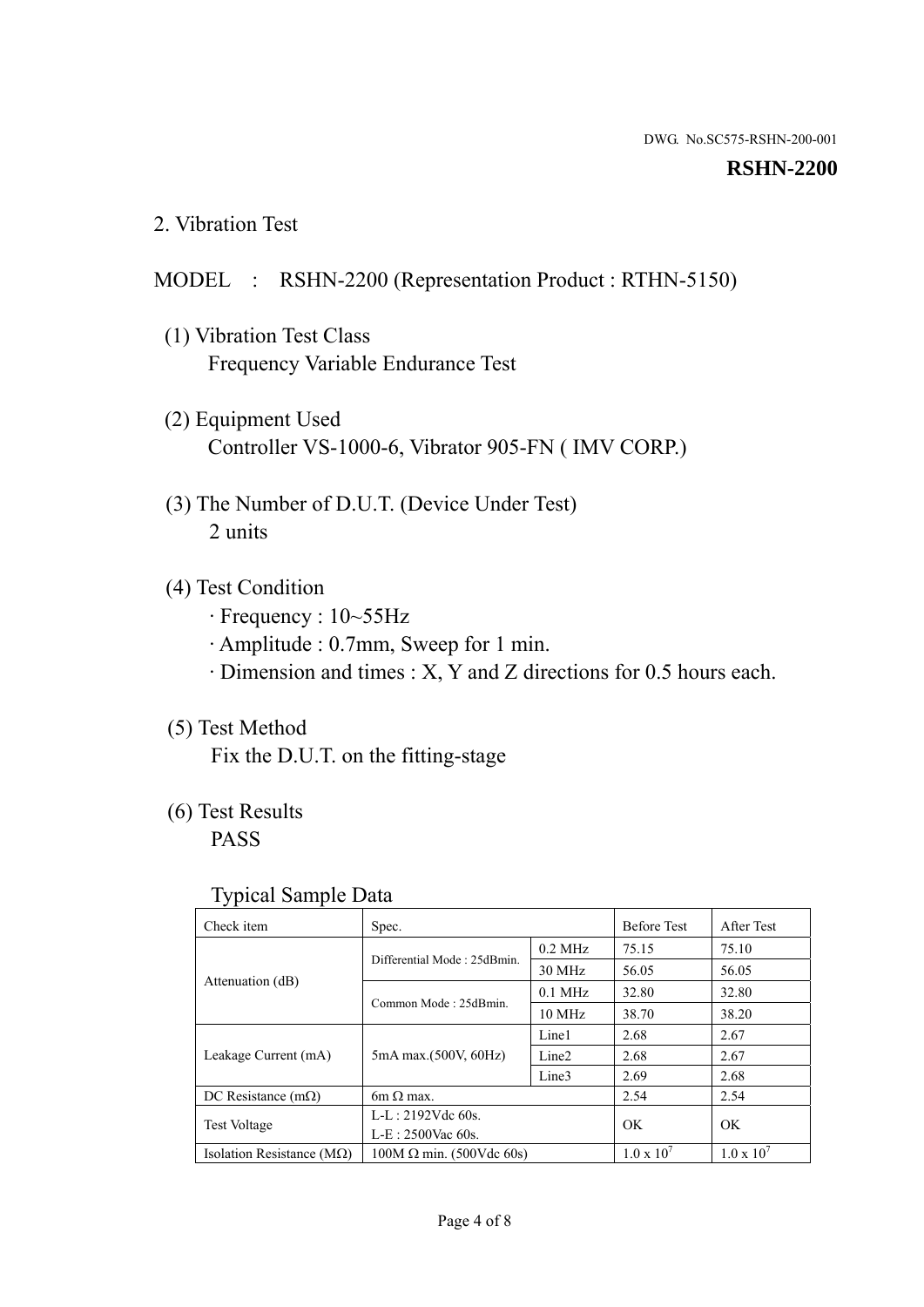1 cycle

30min.

3min.

30min.

3. Heat Cycle Test

# MODEL : RSHN-2200 (Representation Product : RTHN-5150)

- (1) Equipment Used TEMPERATURE CHAMBER TSA-71H-W (ESPEC CORP.)
- (2) The Number of D.U.T. (Device Under Test) 2 units
- (3) Test Conditions
	- · Ambient Temperature : -25~+85°C · Test Cycles : 100cycles
- (4) Test Method

 Before the test check if there is no abnormal characteristics and put the D.U.T. in the testing chamber. Then test it in the above cycles, After the test is completed leave it for 1 hour at room temperature and check it if there is no abnormal each characteristics.

+85°C

 $-25^{\circ}$ C

(5) Test Results

PASS

| <b>Typical Sample Data</b> |  |  |
|----------------------------|--|--|
|----------------------------|--|--|

| Check item                         | Spec.                           |                   | <b>Before Test</b>  | After Test          |
|------------------------------------|---------------------------------|-------------------|---------------------|---------------------|
|                                    | Differential Mode: 25dBmin.     | $0.2$ MHz         | 68.95               | 73.65               |
|                                    |                                 | $30$ MHz          | 57.70               | 54.75               |
| Attenuation (dB)                   | Common Mode: 25dBmin.           | $0.1$ MHz         | 33.50               | 31.50               |
|                                    |                                 | $10$ MHz          | 40.25               | 40.40               |
| Leakage Current (mA)               | 5mA max.(500V, 60Hz)            | Line1             | 2.69                | 2.63                |
|                                    |                                 | Line <sub>2</sub> | 2.67                | 2.65                |
|                                    |                                 | Line3             | 2.67                | 2.65                |
| DC Resistance $(m\Omega)$          | 6m $\Omega$ max.                |                   | 2.47                | 2.44                |
| Test Voltage                       | $L-L: 2192Vdc$ 60s.             |                   | OK                  | OK                  |
|                                    | $L-E$ : 2500Vac 60s.            |                   |                     |                     |
| Isolation Resistance ( $M\Omega$ ) | $100M \Omega$ min. (500Vdc 60s) |                   | $1.0 \times 10^{7}$ | $1.0 \times 10^{7}$ |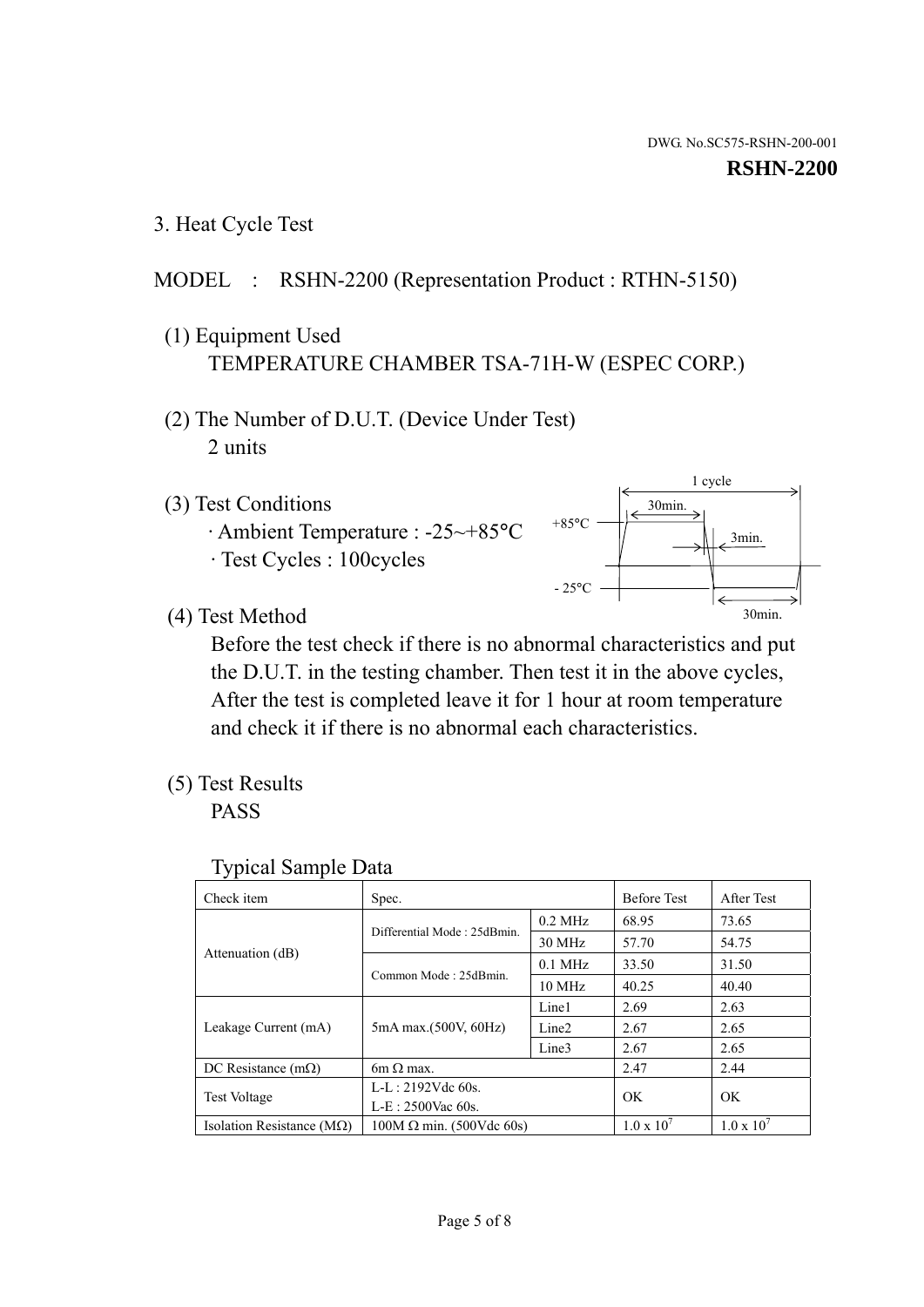4. Humidity Test

# MODEL : RSHN-2200 (Representation Product : RTHN-5150)

- (1) Equipment Used TEMP. & HUMID. CHAMBER PR-4KT (ESPEC CORP.)
- (2) The Number of D.U.T. (Device Under Test) 2 units

#### (3) Test Conditions

- · Ambient Temperature : +40°C
- · Test Time : 500 hours
- · Ambient Humidity : 90~95% RH No Dewdrop

# (4) Test Method

 Before the test check if there is no abnormal characteristics and put the D.U.T. in the testing chamber. Then test it in the above conditions. After the test is completed leave it for 1 hour at room temperature and check it if there is no abnormal each characteristics.

## (5) Test Results

PASS

| Check item                         | Spec.                           |                   | <b>Before Test</b>  | After Test          |
|------------------------------------|---------------------------------|-------------------|---------------------|---------------------|
|                                    | Differential Mode: 25dBmin.     | $0.2$ MHz         | 71.45               | 74.75               |
|                                    |                                 | 30 MHz            | 54.85               | 49.00               |
| Attenuation (dB)                   | Common Mode: 25dBmin.           | $0.1$ MHz         | 33.40               | 33.50               |
|                                    |                                 | 10 MHz            | 39.15               | 39.90               |
| Leakage Current (mA)               | 5mA max.(500V, 60Hz)            | Line1             | 2.71                | 2.66                |
|                                    |                                 | Line <sub>2</sub> | 2.70                | 2.66                |
|                                    |                                 | Line3             | 2.69                | 2.66                |
| DC Resistance $(m\Omega)$          | $6m \Omega$ max.                |                   | 2.51                | 2.44                |
| <b>Test Voltage</b>                | $L-L: 2192Vdc$ 60s.             |                   | OK                  | OK                  |
|                                    | $L-E: 2500$ Vac 60s.            |                   |                     |                     |
| Isolation Resistance ( $M\Omega$ ) | $100M \Omega$ min. (500Vdc 60s) |                   | $1.0 \times 10^{7}$ | $1.0 \times 10^{7}$ |

#### Typical Sample Data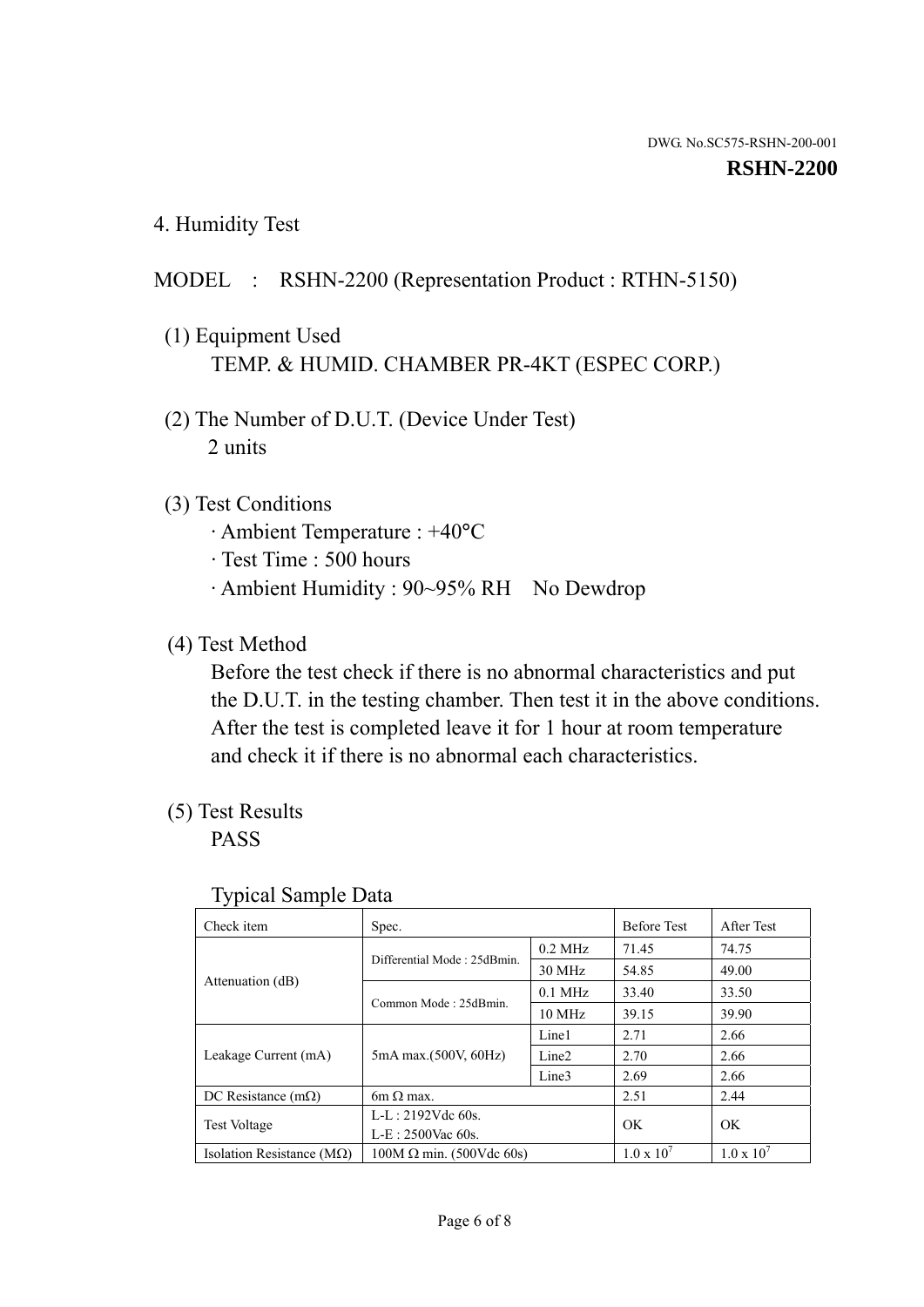5. High Temperature Resistance Test

# MODEL : RSHN-2200 (Representation Product : RTHN-5300)

- (1) Equipment Used TEMPERATURE CHAMBER PHH-300 ( ESPEC CORP.)
- (2) The Number of D.U.T. (Device Under Test) 2 units
- (3) Test Conditions
	- · Ambient Temperature : +50°C
	- · Test Time : 500 hours
	- · Operating : DC 300A
- (4) Test Method

 Before the test check if there is no abnormal characteristics and put the D.U.T. in the testing chamber. Then test it in the above conditions. After the test is completed leave it for 1 hour at room temperature and check it if there is no abnormal each characteristics.

(5) Test Results

PASS

| . .<br>Check item                  | Spec.                           |                   | <b>Before Test</b>  | After Test          |
|------------------------------------|---------------------------------|-------------------|---------------------|---------------------|
|                                    | Differential Mode: 25dBmin.     | $0.2$ MHz         | 75.80               | 78.15               |
|                                    |                                 | 30 MHz            | 34.25               | 38.60               |
| Attenuation (dB)                   | Common Mode: 25dBmin.           | $0.5$ MHz         | 34.15               | 34.40               |
|                                    |                                 | 6 MHz             | 38.60               | 29.55               |
| Leakage Current (mA)               | 5mA max.(500V, 60Hz)            | Line1             | 2.72                | 2.65                |
|                                    |                                 | Line <sub>2</sub> | 2.72                | 2.66                |
|                                    |                                 | Line3             | 2.72                | 2.66                |
| DC Resistance $(m\Omega)$          | $2m \Omega$ max.                |                   | 1.02                | 0.99                |
| <b>Test Voltage</b>                | $L-L: 2192Vdc$ 60s.             |                   | OK                  | OK                  |
|                                    | $L-E: 2500$ Vac 60s.            |                   |                     |                     |
| Isolation Resistance ( $M\Omega$ ) | $100M \Omega$ min. (500Vdc 60s) |                   | $1.0 \times 10^{7}$ | $1.0 \times 10^{7}$ |

#### Typical Sample Data